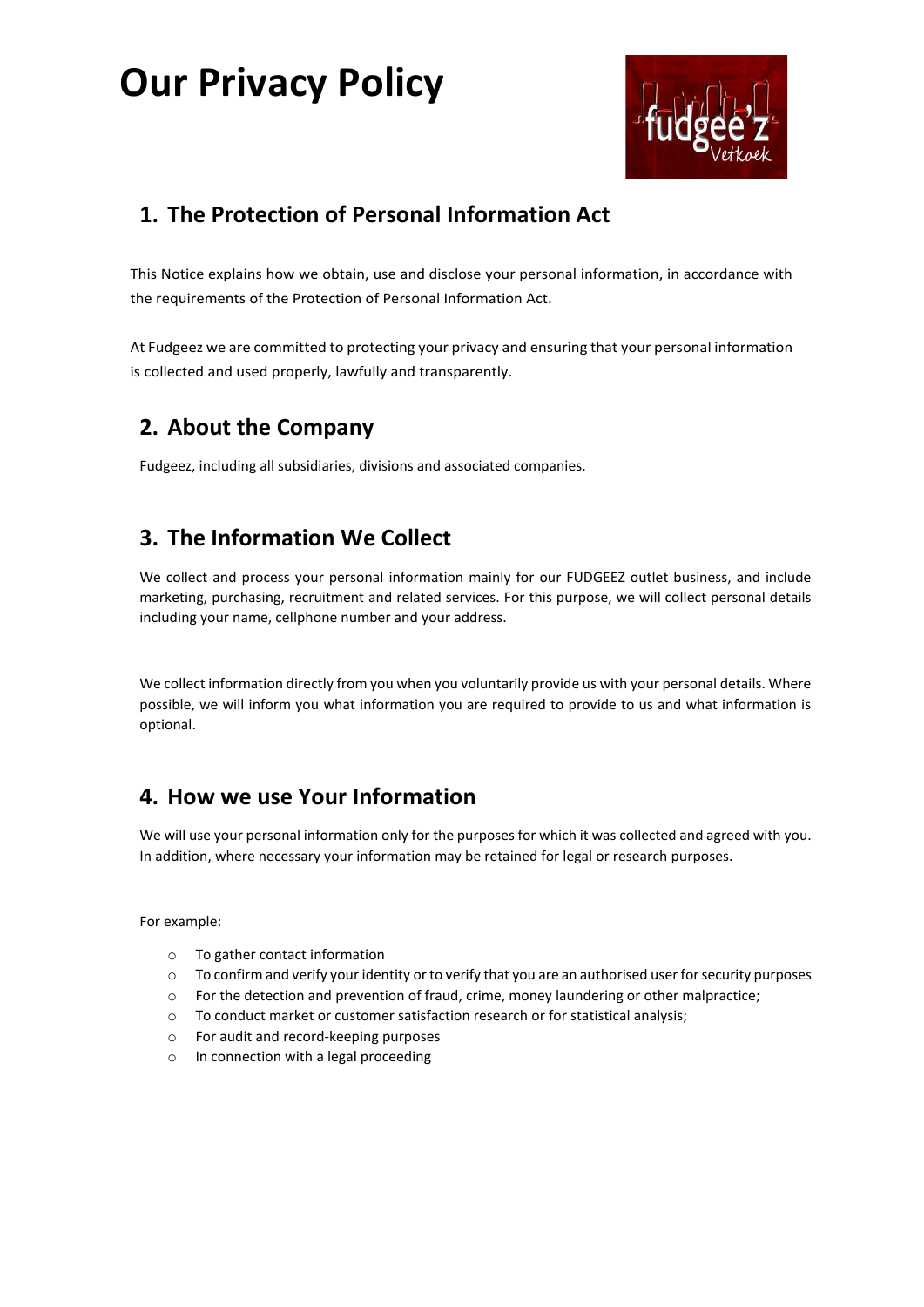# **Our Privacy Policy**



## **5. Disclosure of Information**

We may disclose your personal information to delivery employees or service providers who are involved in the delivery of products or services to you. We have agreements in place to ensure that they comply with the privacy requirements as required by the Protection of Personal Information Act.

### **6. We may also disclose your information:**

Where we have a duty or a right to disclose in terms of law or industry codes;

Where we believe it is necessary to protect our rights.

#### **7. How we use Your Information**

We will use your personal information only for the purposes for which it was collected and agreed with you. In addition, where necessary your information may be retained for legal or research purposes.

### **8. Information Security**

We are legally obliged to take reasonable steps to provide adequate protection for the personal information we hold and to prevent unauthorised access and use of personal information. We will, on an ongoing basis, continue to review our security controls and related processes to ensure that your personal information remains secure, and we will inform you of any breaches in accordance with the Act.

#### **9. Our Security Policies and Procedures cover:**

- o Physical security;
- o Computer and network security;
- o Access to personal information;
- o Secure communications;
- o Security in contracting out activities or functions;
- o Retention and disposal of information;
- o Governance and regulatory issues;
- o Monitoring access and usage of private information;
- o Investigating and reacting to security incidents;

When we contract with third parties, we impose appropriate security, privacy and confidentiality obligations on them to ensure that we remain responsible for the personal information we have and that it is kept secure.